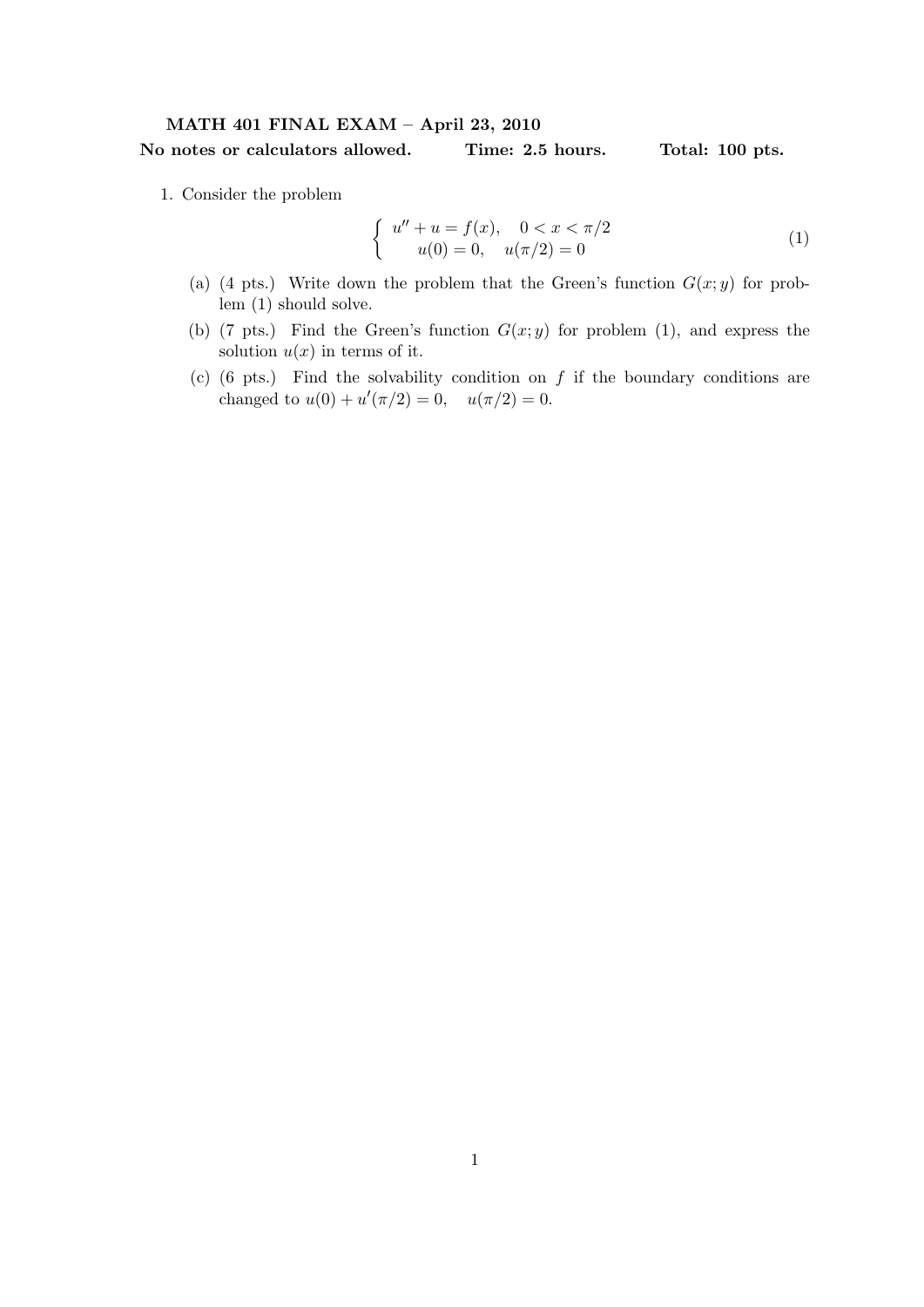2. Let D be a bounded (and smooth, and open) region in  $\mathbb{R}^n$ , and consider the following Poisson boundary-value problem:

$$
\begin{cases} \Delta u = f(x) & \text{in } D \\ u = g(x) & \text{on } \partial D \end{cases}
$$
 (2)

(for given smooth functions  $f$  and  $g$  on  $D$  and  $\partial D$  respectively).

- (a) (6 pts.) Write down the problem that the Green's function  $G(x; y)$  for problem (2) should solve, and express the solution  $u(x)$  in terms of G.
- (b) (6 pts.) Derive an expression for the Green's function  $G(x; y)$  in terms of an orthonormal family of eigenfunctions  $\phi_j(x)$ ,  $j = 1, 2, 3, \ldots$ , of  $\Delta$  on D (with zero boundary conditions), and the corresponding eigenvalues  $\lambda_i$ .
- (c) (5 pts.) Suppose that  $f(x) \equiv 0$ , and  $g(x) \ge 0$  with  $g(x_0) > 0$  for some  $x_0 \in \partial D$ . Show that the solution u of (2) satisfies  $u(x) > 0$  for  $x \in D$ . (Hint: maximum principle).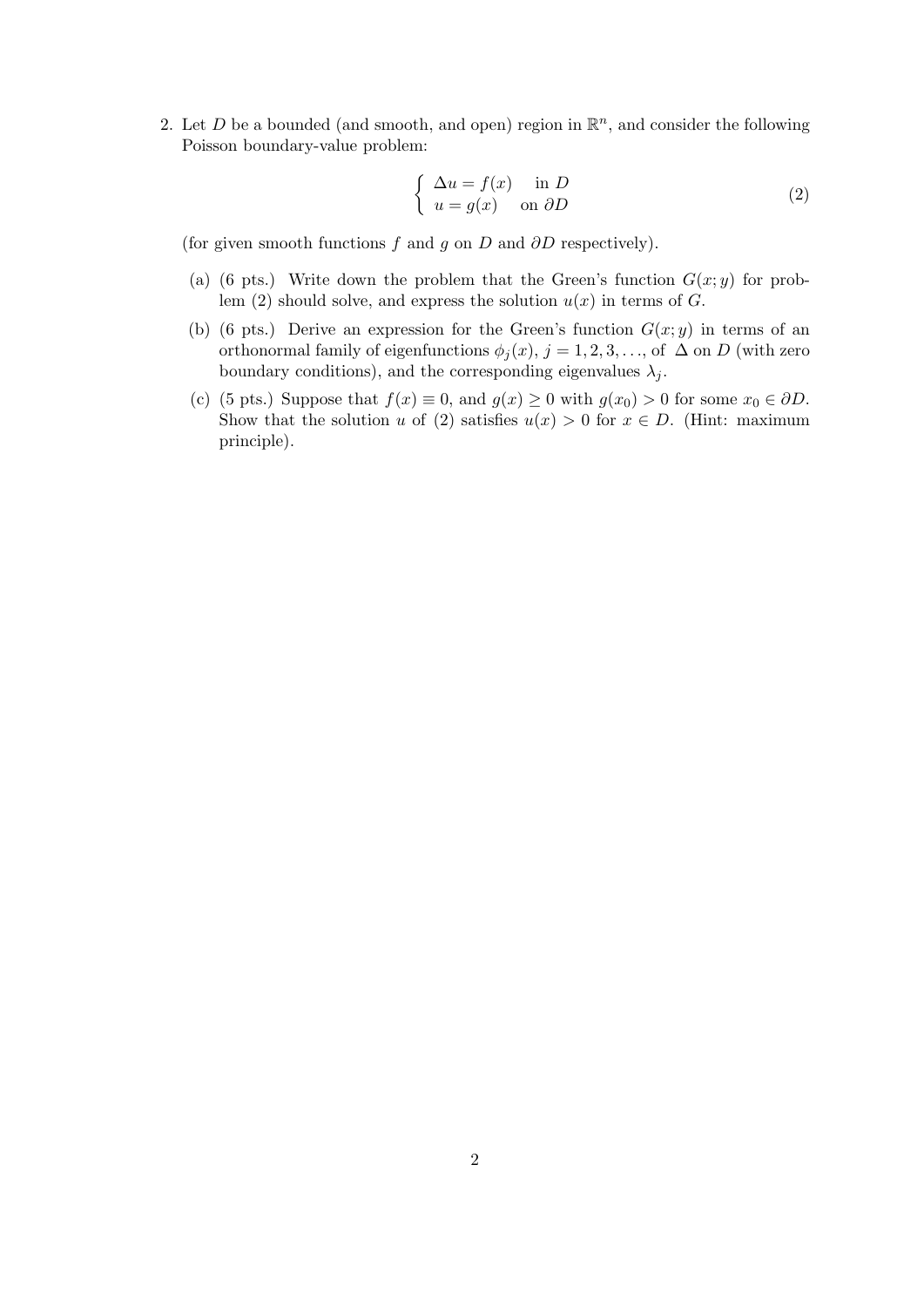3. (17 pts.) Consider the following problem for the wave equation on the half-line with a Neumann boundary condition:

$$
\begin{cases}\n u_{tt} = u_{xx} & x > 0, \ t > 0 \\
 u_x(0, t) = 0, \quad u \to 0 \text{ as } x \to +\infty \\
 u(x, 0) = u_0(x), \quad u_t(x, 0) = 0\n\end{cases}
$$

where  $u_0(x)$  is a smooth function tending to 0 as  $x \to +\infty$ . Find the Green's function for this problem, and use it find the solution  $u(x, t)$ . (Hint: recall the Green's function for the wave equation on the entire line is  $G_{\mathbb{R}}(x,t;y,\tau) = \frac{1}{2}H(t-\tau-|y-x|)$  where  $H$  is the Heavyside step function.)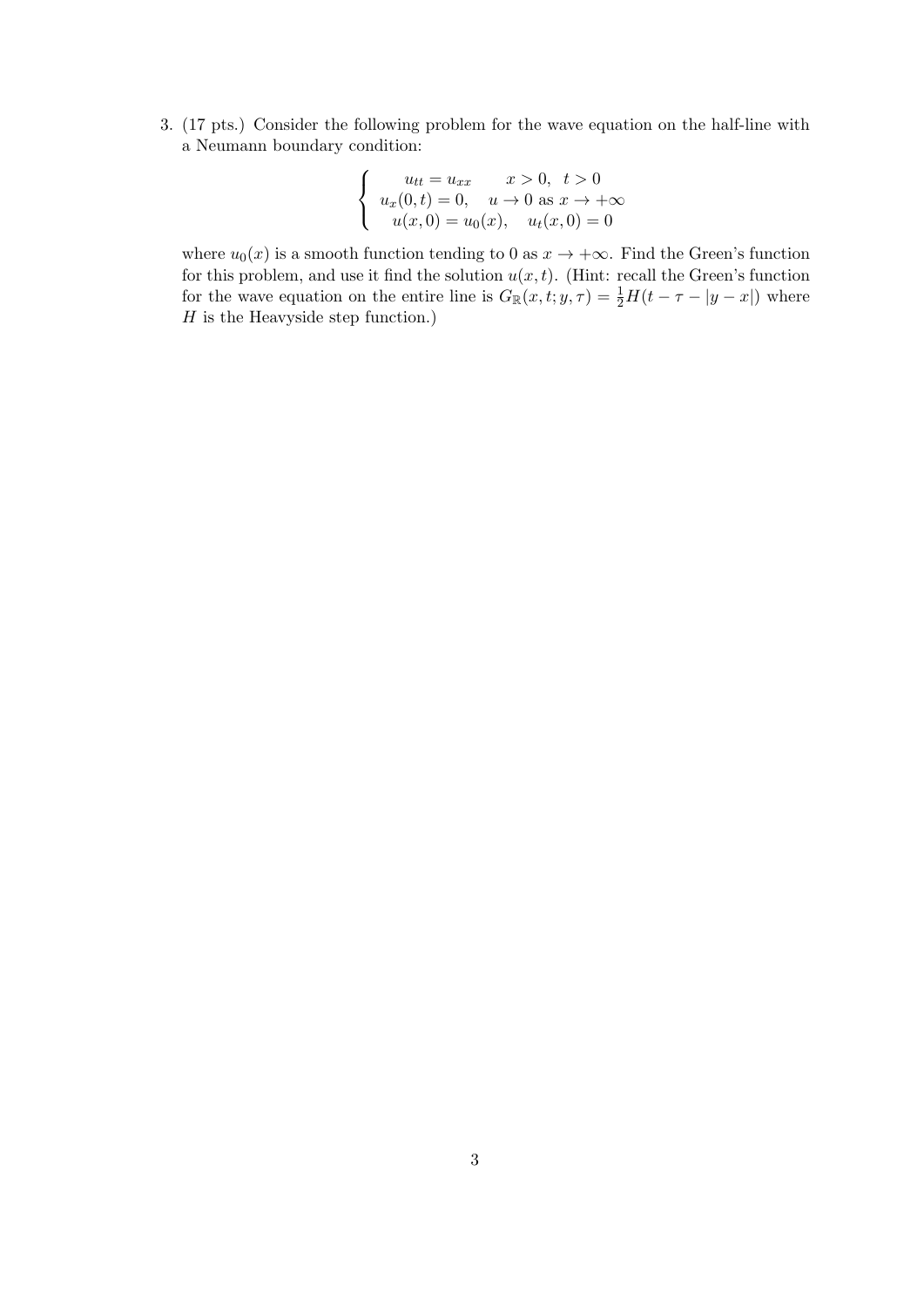4. (a) (6 pts.) Derive (from first principles) the Euler-Lagrange equation, as well as the boundary conditions, satisfied by solutions of this variational problem:

$$
\min_{u \in C^2([0,1])} \int_0^1 F(u(x), u'(x), x) dx.
$$

(b) (6 pts.) Find the minimizing function for the problem

$$
\min_{u(0)=0, u(1)=1} \int_0^1 \left( [u'(x)]^2 + [u(x)]^2 \right) dx
$$

(c) (5 pts.) Write a variational problem for functions  $u(x)$ ,  $x \in [0,1]$  whose Euler-Lagrange equation is  $u'' = -\sin(u)$ . (Don't worry about boundary conditions.) (Remark: this is the "nonlinear pendulum equation" with  $x$  as time, and  $u$  as angle of displacement.)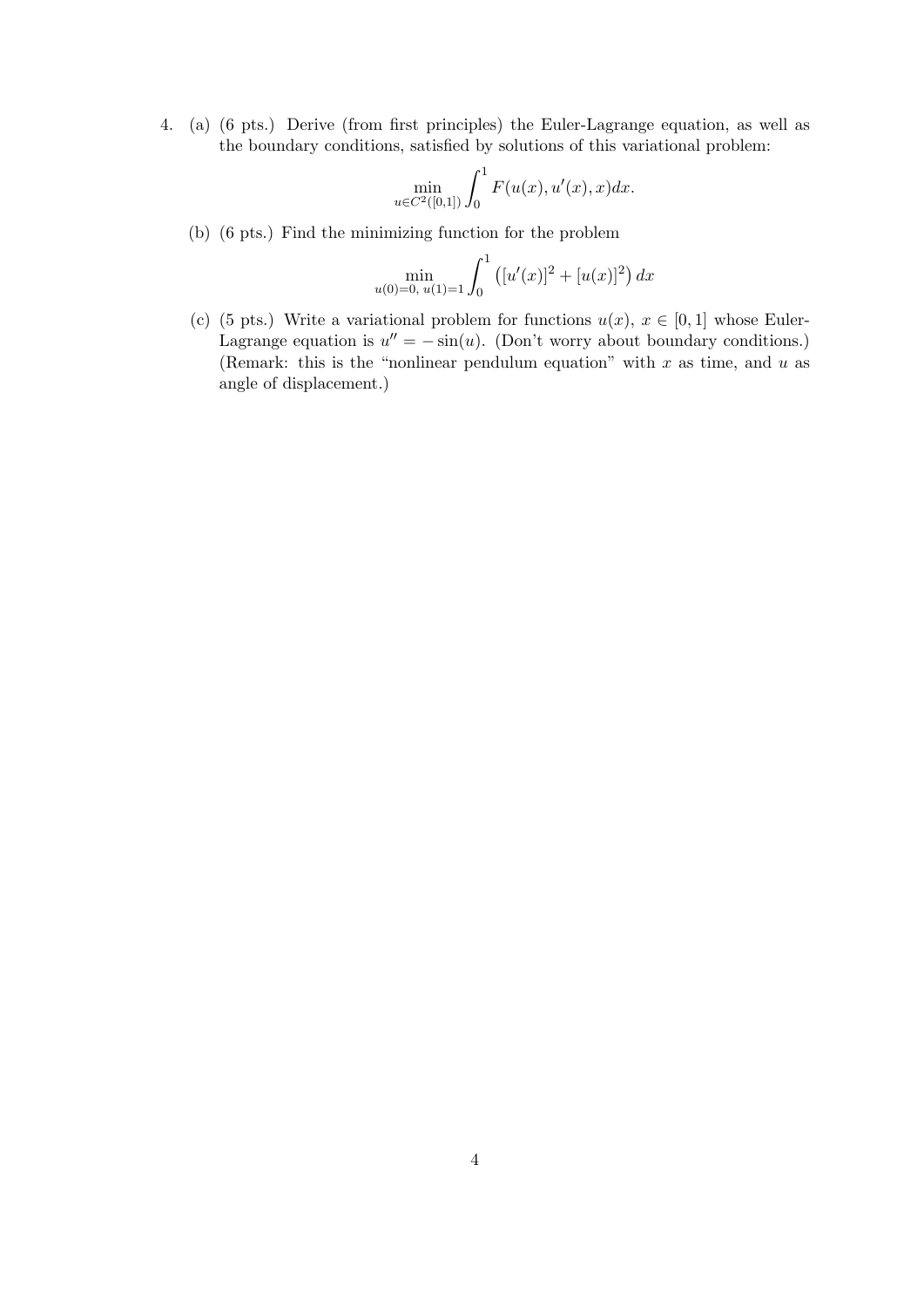5. Let D be a bounded domain in  $\mathbb{R}^n$ ,  $p(x) > 0$  a smooth function on D, and consider the (Dirichlet) eigenvalue problem

$$
\begin{cases}\n-\nabla \cdot [p(x)\nabla \phi] = \lambda \phi & \text{in } D \\
\phi = 0 & \text{on } \partial D\n\end{cases}.
$$
\n(3)

- (a) (3 pts.) Explain how to get an upper bound for the first eigenvalue  $\lambda_1$  of problem (3) using a smooth trial function  $v(x)$  on D with  $v = 0$  on  $\partial D$ .
- (b) Now suppose  $D = D_1$  is the unit disk in  $\mathbb{R}^2$ ,  $D_1 = \{ (x_1, x_2) | x_1^2 + x_2^2 < 1 \}$ , and suppose  $p(x) = 1 + |x|^2$ .
	- i. (5 pts.) Find an upper bound on  $\lambda_1$  using trial function  $v(x) = 1 |x|^2$ . (Hint: do the integrals in polar coordinates).
	- ii. (5 pts.) Find a lower bound on  $\lambda_1$  by comparing  $D_1$  with an appropriate square.
	- iii. (4 pts.) Explain how you might go about getting an upper bound for the second eigenvalue  $\lambda_2$  by using two trial functions (for example,  $v(x) = 1-|x|^2$ and  $w(x) = 1 - |x|^4$  – but do not try to do any computations.